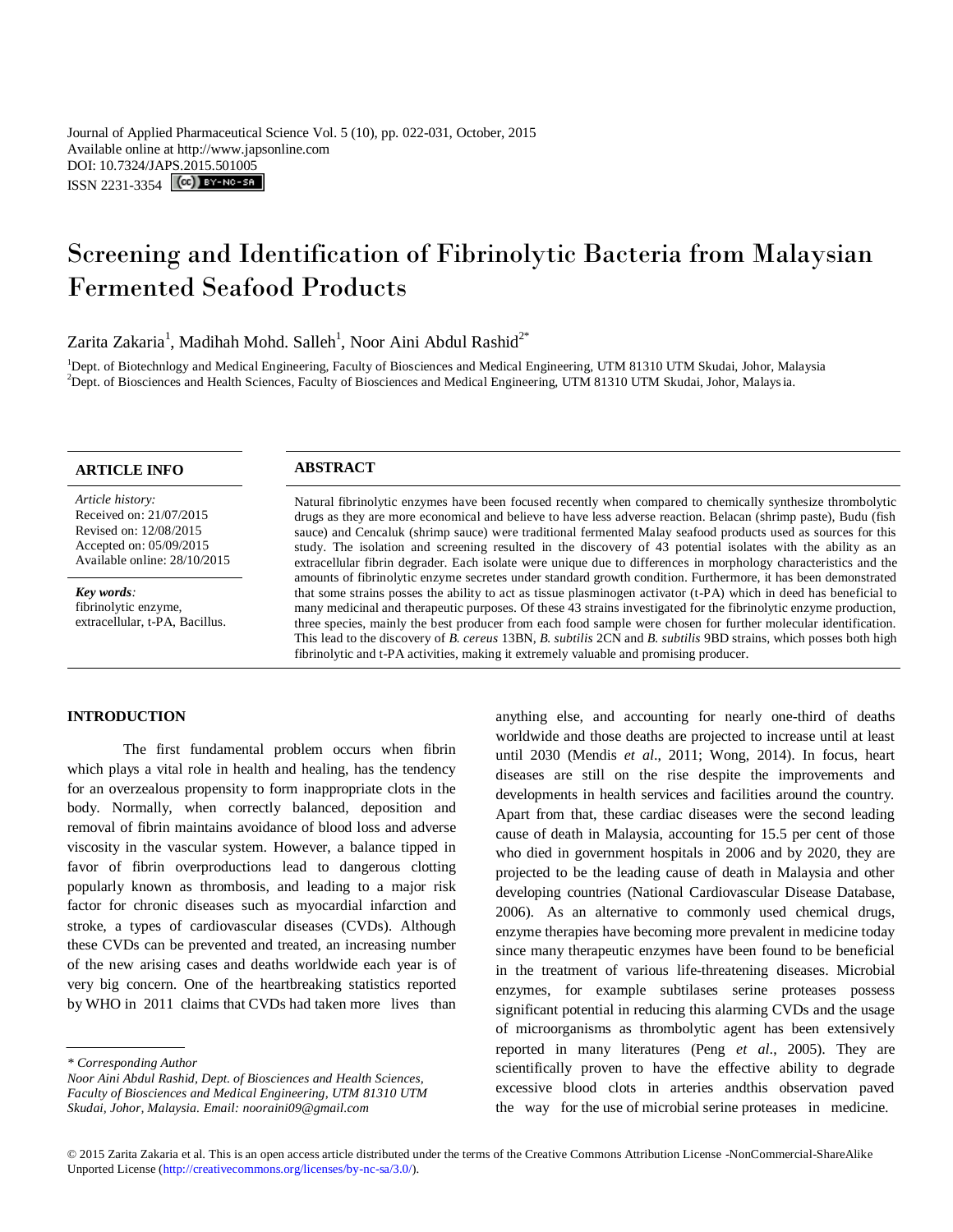Presently, these enzymes are used as anticoagulant, oncolytics, thrombolytics, anti-inflammatories, mucolytics, antimicrobials and digestive aids (Kotb, 2012). Interestingly, these valuable microorganisms predominantly of bacterial origin as source of serine protease enzymes, gained extra attention in biotechnology, biomedical and pharmacology due to their short generation time, broad biochemical diversity, susceptibility to genetic manipulation and easy large scale production in various sectors (Patel *et al*., 2005). Besides, the inability of plant and animal serine proteases to meet current world demands has led to an increased interest in microbial proteases.

On the other hand, fermented food products are a good sources for the isolation of bacteria with serine protease enzymes since they are preserved by microbes and often manufactured under non-sterile conditions which allow the access of proteolytic bacteria, including the strains of *Bacillus, Pseudomonas, Streptococcus*, *Lactococcus, Lactobacilli, Bifidobacteria, Enterococcus,* and *Pediococci* (Montville and Matthews, 2005). The enzymes released for biochemical proteolysis, lipolysis and glycolysis pathways by these natural microflora or starter cultures during manufacture are main contributors to a specific acidification and flavor profiles of the fermented foods final product (Smit *et al*., 2005).

Finally, while there are many research available involving screening and isolation of microorganisms for enzymes with high fibrinolytic activity, most of the commercially available enzymes still have drawbacks and complications like bleeding, allergenic in nature, secondary immune response and expensive (Chitte, 2013). Therefore, there is an imperative need to search for better and safe fibrinolytic proteases which can be used in preventive medicine. On top of that, it has been a priority for more research and studies to be done on this enzyme considering the lack of satisfactory information although these microbial proteases are executed in a large variety of pharmaceutical and industrial functions. Besides, some of the vast diversity of proteases has low specificity in their mode of action, and therefore attracted worldwide attention in an attempt to exploit more on their physiological and biochemical characteristics (Kotb, 2012). A study of the proteolytic enzymes is therefore valuable, because of their importance as reagents in laboratory and clinical industries (Chitte, 2013).As the demand for novel and better fibrinolytic enzyme is increasing day by day, it is a great opportunity in exploring a potential fibrinolytic enzyme producer from Malaysian fermented foods.

#### **MATERIALS AND METHODS**

#### **Isolation of Fibrinolytic Enzyme-Producing Microorganisms**

Three different samples of local fermented foods: *Belacan*, *Budu* and *Cencaluk* from grocery stores in the vicinity of Skudai, Johor were used in this study. 1g of sample was suspended in 9 mL sterile saline solution (NaCl 0.85%, w/v), serially diluted tenfold in saline and then spread on Nutrient Agar (NA) plates containing 1.5% (w/v) skimmed milk beforeincubation for 16 h at 37°C. Colonies, with clearing zone indicating protease activity, were selected and transferred to fresh NA plates. Pure colonies obtained were then tested for fibrinolytic activity.

# **FIBRINOLYTIC ENZYME ASSAYS**

#### **Qualitative Test**

Fibrinolytic activity was determined qualitatively with a slight modification of fibrin plate assay (Astrup and Mullertz, 1952). The fibrin plate was made up of the fibrinogen solution  $(5ml 0.6\%$  (w/v) bovine fibrinogen in 50 mM NaCl (pH 7.4), 0.1 mL of thrombin solution (10 NIH unit/mL) and 5 ml of 2% (wt/vol) agarose solution. To observe the fibrinolytic activity of the enzymes, 10 µL of the enzyme solution was dropped into holes previously made on fibrin plate using a capillary glass tube (5 mm diameter) and incubated at 37°C for 14 h. The activity of the fibrinolytic enzyme was determined by measuring the dimension of the clear zone on the fibrin plate qualitatively by measuring against calibration curve plotted using plasmin as standard at a range of 0.2-2.0 unit/mL.

#### **Quantitative Test**

For the quantitative enzyme assay, a fibrin clot suspension was prepared by mixing 500  $\mu$ L of 0.6% (w/v) fibrinogen solution in borate buffer (pH 7.0) and 20 µL thrombin solution (0.2 mL of 0.85% (w/v) saline containing 200 U thrombin with 3.8 mL borate buffer (pH 7.0). The clot was allowed to form at room temperature. Then 5 µg/mL of partially purified enzyme was added to the clots and the reactions mixture were then preincubated at 37°C for 30 minutes in a shaking incubator. After centrifugation at 4°C and 10,000 rpm for 20 minutes, the amount of tyrosine released in the supernatant was determined at 280 nm using a Nanodrop ND-1000 Spectrophotometer (Thermo Fisher Scientific). Varying plasmin concentrations were used to construct a standard curve used to calculate the fibrinolytic activity. One unit (U) of fibrinolytic protease activity is defined as 1µg of tyrosine liberated per min per mL of enzyme.

#### **Fibrinolysis Mode of Action**

Fibrinolytic mode of action for each enzyme sample was determined by the plasminogen-free fibrin plate method and the plasminogen-rich fibrin plate method. Plasminogen-free fibrin plate was made up of fibrinogen solution [2.5 mL of 1.2% human fibrinogen (Sigma, USA) in 0.1 M sodium phosphate buffer, pH 7.4], 10 U of thrombin solution (Sigma, USA) and 1% agarose. Meanwhile, plasminogen-rich fibrin plate consisted of 2 mL of 1.5% fibrinogen and 5U plasminogen. 10 µl of sample solution was dropped into the wells previously made on a fibrin plate using a capillary glass tube and incubated at 37 °C for 14 h. An equal volume of plasmin solution (1 NIH unit/mL) was used as positive control. The activity of the fibrinolytic enzyme was determined by measuring the dimension of the clear zone on the fibrin plate. The fibrinolytic activity was calculated from the standard curve generated using plasmin.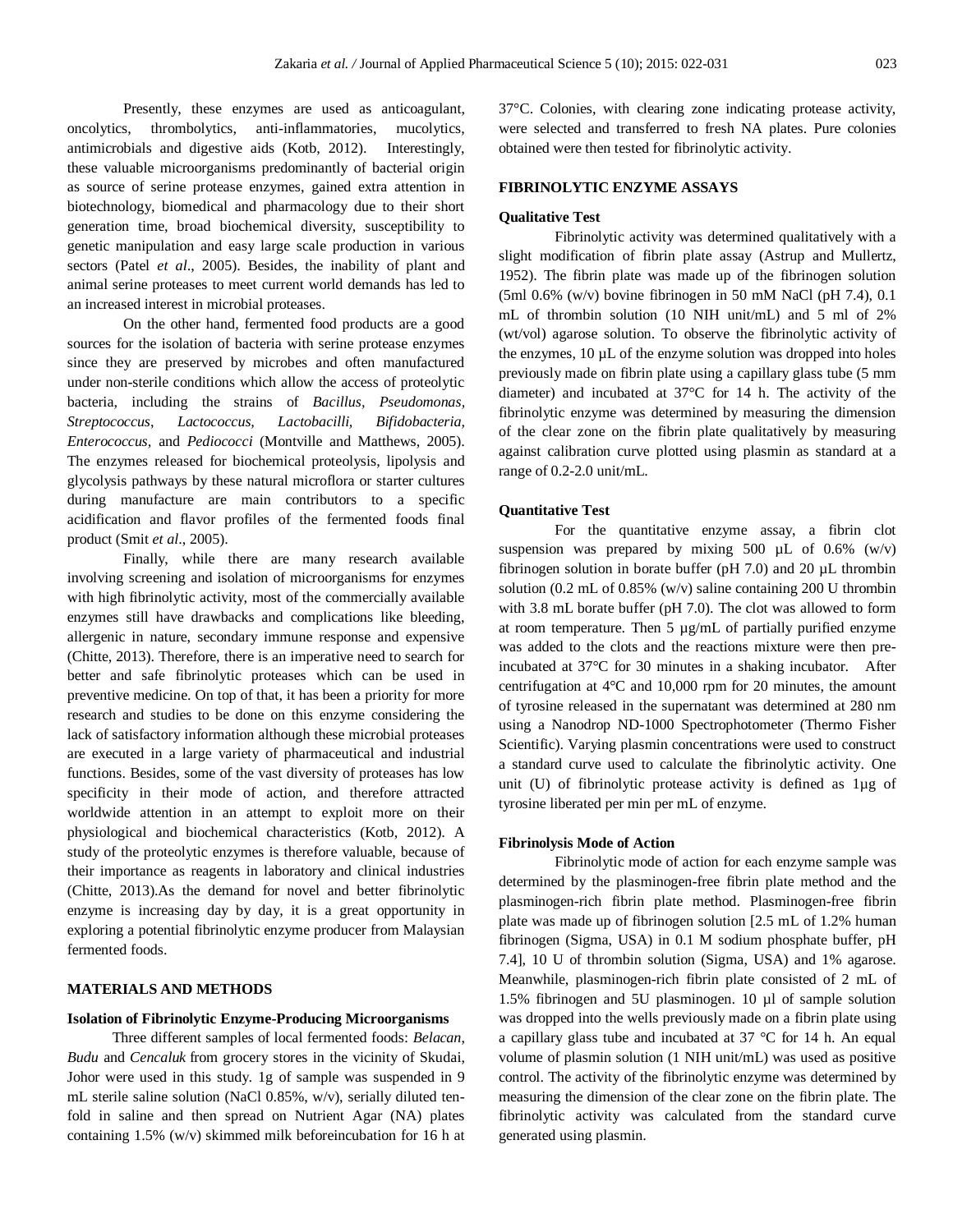# **COLONY MORPHOLOGICAL IDENTIFICATION, GRAM STAINING AND MICROSCOPIC ANALYSIS**

Identification of the bacterial isolates was performed, based on a variety of characteristics to include their morphological and physiological characteristics based on Bergey's Manual of Determinative Bacteriology system (Sneath *et al*, 1986). The morphological and physiological characteristics of the isolates were observed using a phase contrast microscope (Leica DME).

Gram staining is a method to discriminate two major groups of bacteria: Gram-positive and Gram-negative (Tortora *et al*., 2004). The isolated bacteria were stained following a standard protocol after the glass slides were washed with ethanol to clean dirt and remove any microbes. A single colony of bacteria was picked with an inoculating loop and smear on the slides with a drop of water. 2-3 drops of crystal violet reagent was flooded on the smear and left for 1 minute. Excess dye was removed gently by rinsing with tap water. The iodine was flooded on the smear and left for 1 minute to form crystal violet-iodine complex. Subsequent to that, the smear was decolorized by using 95% alcohol. The slide then was rinsed with water again follow by a drop of 0.25% safranin onto it. After 30 seconds, the slide was rinsed again with tap water and left to dry. The stained bacteria then was visualized under the microscope under oil immersion at 100x magnification.

# **DETERMINATION OF PROTEIN CONCENTRATION AND ENZYME ACTIVITY OF ISOLATES**

The protein content for every extracellular enzyme was determined by applying the Lowry Assay using varying concentrations of BSA  $(0 - 0.50$  mg  $mL^{-1}$ ) as standard. The original Lowry method for total protein analysis was first described in one of the most cited papers in biochemistry (Lowry *et al*., 1951). The assay is a colourimetric assay based on cupric ions and Folin-Ciocalteu reagent for phenolic groups.

# **16S rRNA SEQUENCING AND ANALYSIS**

One bacterial strain exhibiting the highest fibrinolytic activity for each fermented food sample was ultimately identified by 16 S rRNA sequencing (Sneath *et al*. 1986). Strains 13BN, 2CN and 9BD were selected for further molecular identification. To confirm the identity of the isolates up to species level, PCR amplification and sequencing of the 16S rRNA gene were performed. The 16S rRNA gene was amplified by PCR using primers 27F (5'-AGAGTTTGATCCTGGCTCAG-3') and 1492R (5'-GGTTACCTTGTTACGACTT-3')according to Lane, 1991; Weisburg *et al*., 1991. PCR mixture was composed of 50 µL of PCR Master Mix, 2X (Promega, USA), 100 ng of each primer, and 100 ng of DNA template. The PCR reaction was performed in 100 µL for 25 cycles of 1 min at 94 °C, 1 min at 55°C, and 2 min at 72°C. Additional extension was carried out for 10 min at 72 °C. DNA amplification was performed using Perkin Elmer Gene AmpR PCR System 9700 thermal cycle (Perkin-Elmer Corp., Emeryville, Calif.). The amplified PCR products were analyzed by 1% (w/v) agarose gel electrophoresis and visualized using Gene Flash gel doc (Syngene). The fragment than was purified using the Promega PCR purification kit to eliminate excess primers and impurities, according to the manufacturer instruction. Finally, the sequencing of the amplified DNA fragments was performed using the services of  $1<sup>st</sup>$  BASE Pte., Ltd. Similarity searches were performed against the sequences with the database using the BLAST ( Basic Local Alignment Search Tool) program from the National Centre for Biotechnology Information (NCBI) website. This program can be accessed at http://blast.ncbi.nlm.nih.gov/Blast.cgi. BLAST uses a heuristic algorithm technique of two or more sequences alignment measurements and is therefore able to detect relationships among sequences which share only isolated regions of similarity (Altschul *et al*., 1990).

# **CONSTRUCTION OF PHYLOGENETIC TREE**

## **Multiple Sequence Alignments**

A set of sequences to be subjected to the homology and phylogenetic analyses is collected and aligned with the 16S rRNA sequences available in the public databases from BLAST (http://www.ncbi.nlm.nih.gov/BLAST/, NCBI, Bethesda, MD, USA), and were identified to the generic level (Altschul *et al*., 1997; Benson *et al*., 1999).Multiple sequence alignments were performed using the Clustal W program (Larkin *et al.*, 2007).

### **MEGA5 Software**

A phylogenetic tree was constructed using the neighbourjoining method with a bootstrap value of 1000 replicates using MEGA5 software (Tamura *et al.*, 2011). The sequence alignment was performed using the ClustalW program embedded within the MEGA5 software. It was drawn to scale, with branch lengths in the same units as those of the evolutionary distances used to infer the phylogenetic tree. All positions containing gaps and missing data were eliminated from the dataset by using complete deletion option in MEGA5 based on Stam *et al.* (2006).

# **RESULTS AND DISCUSSION**

# **Isolation and Screening of Bacteria Strains Producing Extracellular Fibrinolytic Enzyme**

Based on the colonial and cellular morphologies, 43 bacterial strains with extracellular protease and fibrinolytic activities were successfully isolated from the three typical Malaysian fermented foods and listed in Table 1.21 strains were isolated from *Belacan,* 15 isolates were from *Budu* and the 6 were from *Cencaluk*. This suggests that variation in the ingredients added, salt concentration plus the different incubation period, influenced the microbial growth of *Belacan, Budu* and *Cencaluk*; which contributes to the typical and unique flavor of these Malaysian delicacies. As highlighted by Klein *et al*., (2006), the flavour and aroma of foods are generated by the action of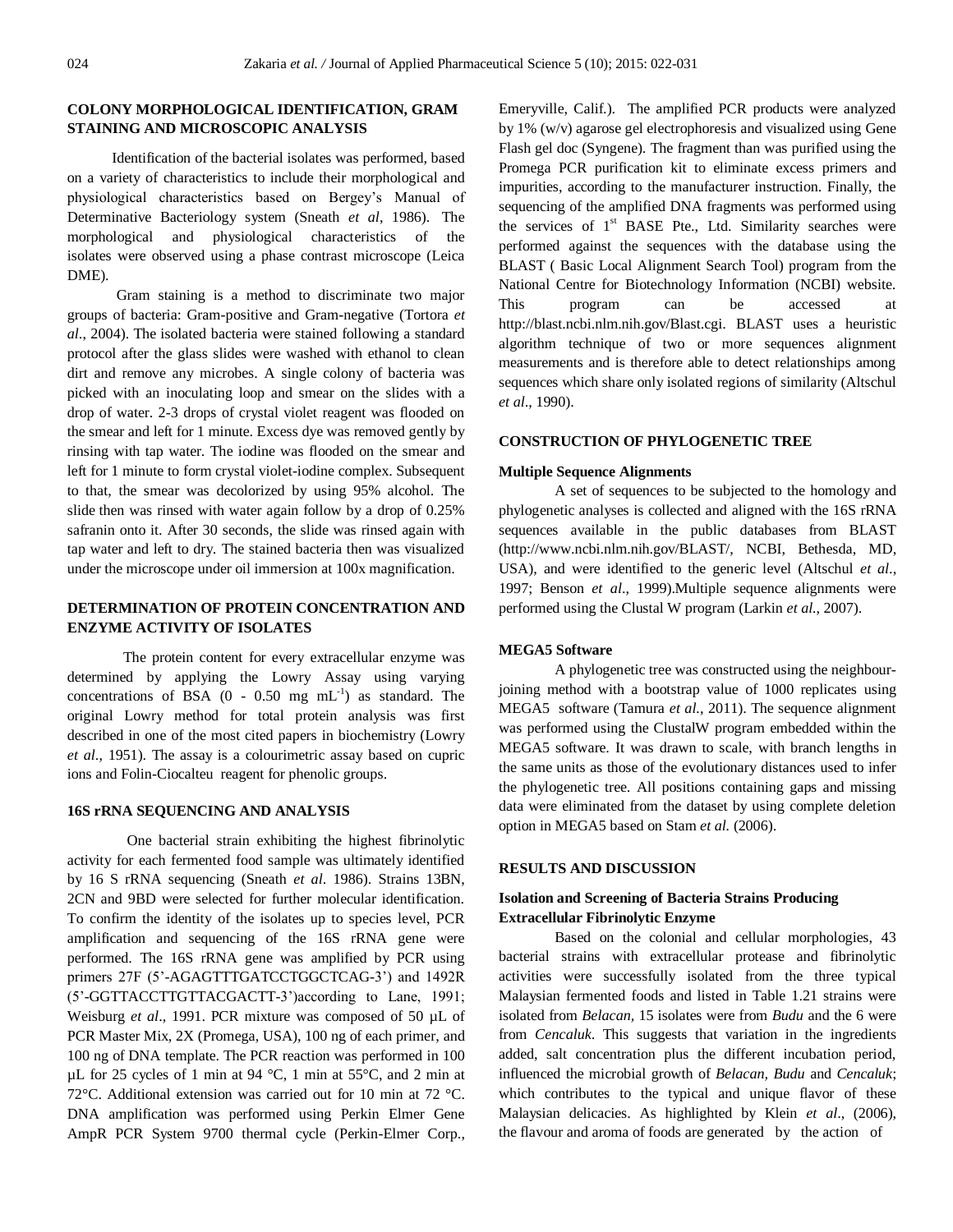|      |                 | Gram                     |                       |                 | <b>Colony morphology</b> |               |                  |           |  |
|------|-----------------|--------------------------|-----------------------|-----------------|--------------------------|---------------|------------------|-----------|--|
| No.  | <b>Name</b>     | staining                 | <b>Bacteria</b> shape | Colour          | Form                     | <b>Margin</b> | <b>Elevation</b> | Size (mm) |  |
|      |                 |                          |                       | Belacan         |                          |               |                  |           |  |
| 1.   | 1 BN            | L.                       | coccus                | vellow          | punctiform               | entire        | convex           | 0.5       |  |
| 2.   | $2$ BN          | $\overline{a}$           | bacilli               | yellowish white | irregular                | lobate        | umbonate         | 2.7       |  |
| 3.   | 3 BN            | L,                       | coccobacilli          | vellowish white | irregular                | entire        | umbonate         | 2.6       |  |
| 4.   | 4 <sub>BN</sub> | $\overline{\phantom{a}}$ | coccobacilli          | light yellow    | circular                 | entire        | convex           | 2.5       |  |
| 5.   | 5 BN            | $^{+}$                   | streptobacilli        | yellow          | irregular                | entire        | convex           | 3.1       |  |
| 6.   | 6 <sub>BN</sub> | $+$                      | streptobacilli        | yellow          | irregular                | undulate      | convex           | 3.4       |  |
| 7.   | 7 BN            | L.                       | streptobacilli        | yellow          | circular                 | entire        | umbonate         | 2.9       |  |
| 8.   | 8 BN            | L.                       | capsulated bacilli    | vellowish white | irregular                | curled        | raised           | 3.5       |  |
| 9.   | 9 BN            | L.                       | bacilli               | vellowish white | irregular                | curled        | raised           | 3.6       |  |
| 10.  | 10 BN           | $\overline{a}$           | coccobacilli          | yellowish white | irregular                | entire        | convex           | 2.8       |  |
| 11.  | 11 BN           | $\overline{\phantom{a}}$ | coccobacilli          | vellowish white | circular                 | entire        | convex           | 2.8       |  |
| 12.  | 12 BN           | $\overline{\phantom{a}}$ | coccobacilli          | vellowish white | irregular                | entire        | umbonate         | 2.6       |  |
| 13.  | 13 BN           | $^{+}$                   | bacilli               | light yellow    | circular                 | entire        | flat             | 3.2       |  |
| 14.  | 14 BN           | $\overline{\phantom{a}}$ | bacilli               | vellowish white | irregular                | entire        | raised           | 3.1       |  |
| 15.  | 15 BN           | $\blacksquare$           | coccobacilli          | yellowish white | irregular                | curled        | raised           | 3.2       |  |
| 16.  | 16 BN           | $\overline{\phantom{a}}$ | bacilli               | yellow          | irregular                | entire        | convex           | 1.7       |  |
| 17.  | 17 BN           | $+$                      | streptobacilli        | yellow          | circular                 | entire        | flat             | 1.8       |  |
| 18.  | 18 BN           | ÷,                       | coccobacilli          | yellow          | circular                 | entire        | flat             | 3.8       |  |
| 19.  | 19 BN           | $\overline{\phantom{a}}$ | coccobacilli          | yellow          | irregular                | undulate      | convex           | 2.7       |  |
| 20.  | 20 BN           | $\overline{a}$           | streptobacilli        | cream           | circular                 | entire        | flat             | 1.7       |  |
| 21.  | 21 BN           | $+$                      | streptobacilli        | yellow          | circular                 | entire        | flat             | 1.4       |  |
|      |                 |                          |                       | Cencaluk        |                          |               |                  |           |  |
| 22.  | $1 \text{ CN}$  | $+$                      | bacilli               | light yellow    | circular                 | undulate      | convex           | 2.4       |  |
| 23.  | 2 CN            | $^{+}$                   | bacilli               | vellow          | circular                 | entire        | raised           | 2.6       |  |
| 24.  | 3 CN            | $\overline{\phantom{a}}$ | bacilli               | vellow          | circular                 | entire        | flat             | 1.3       |  |
| 25.  | 4 CN            | $\ddot{}$                | capsulated bacilli    | cream           | circular                 | entire        | raised           | 2.3       |  |
| 26.  | 5 CN            | ÷,                       | bacilli               | cream           | irregular                | entire        | umbunate         | 2.8       |  |
| 27.  | 6 CN            | $\overline{\phantom{a}}$ | bacilli               | light yellow    | circular                 | entire        | convex           | 2.8       |  |
| 28.  | 7 CN            | $\overline{\phantom{a}}$ | diplococci            | vellow          | circular                 | entire        | umbunate         | 1.7       |  |
| Budu |                 |                          |                       |                 |                          |               |                  |           |  |
| 29.  | 1 <sub>BD</sub> | $+$                      | coccobacilli          | yellowish white | circular                 | entire        | raised           | 2.9       |  |
| 30.  | 2 <sub>BD</sub> | ÷,                       | coccobacilli          | yellow          | irregular                | curled        | raised           | 2.8       |  |
| 31.  | 3 <sub>BD</sub> | $\ddot{}$                | bacilli               | cream           | irregular                | lobate        | umbunate         | 2.7       |  |
| 32.  | 4 <sub>BD</sub> | $\overline{\phantom{a}}$ | coccobacilli          | yellow          | circular                 | entire        | flat             | 2.3       |  |
| 33.  | 5 BD            | $\ddot{}$                | bacilli               | yellow          | circular                 | entire        | convex           | 1.2       |  |
| 34.  | 6 <sub>BD</sub> | $\ddot{}$                | coccobacilli          | yellow          | circular                 | entire        | convex           | 1.4       |  |
| 35.  | 7 <sub>BD</sub> | $^{+}$                   | streptobacilli        | light yellow    | circular                 | entire        | umbunate         | 2.8       |  |
| 36.  | 8 BD            | $\overline{a}$           | bacilli               | cream           | circular                 | entire        | convex           | 2.6       |  |
| 37.  | 9 BD            | $+$                      | streptobacilli        | light yellow    | circular                 | entire        | convex           | 2.5       |  |
| 38.  | 10 BD           | $+$                      | streptobacilli        | yellow          | punctiform               | entire        | umbunate         | 0.5       |  |
| 39.  | 11 BD           | $\overline{a}$           | bacilli               | yellow          | irregular                | entire        | umbunate         | 1.6       |  |
| 40.  | 12 BD           | $\overline{\phantom{a}}$ | coccobacilli          | cream           | irregular                | curled        | convex           | 2.9       |  |
| 41.  | 13 BD           | $\overline{a}$           | bacilli               | cream           | circular                 | entire        | umbunate         | 2.8       |  |
| 42.  | 14 BD           | $^{+}$                   | streptobacilli        | yellow          | circular                 | lobate        | raised           | 3.5       |  |
| 43.  | 15 BD           |                          | streptobacilli        | vellow          | irregular                | curled        | convex           | 1.6       |  |
|      |                 |                          |                       |                 |                          |               |                  |           |  |

proteolytic microorganisms that survived during the fermentation process. The primary screening of protease producers using skimmed-milk agar plate was regarded as a simpler and faster method of detection where numerous samples could be identified in a day. Besides, the production and secretion of the protease enzymes can be simply identified by the formation of clear zones (of dissolved substrate) around the growing colonies can be easily distinguished from the non-proteolytic ones. Figure 1 shows several random colonies grown on skimmed-milk agar plates and surrounded by a clear zone which corresponds to protease activity. The smaller serially diluted plate shows high density of bacteria growth and bacteria density reduced as dilution times increases,

hence enabling the formation of single colony bacteria, which was isolated and examined. Majority of isolated bacteria were bacilli or long rods in shape, suggesting that the bacteria probably fall under the genus *Bacillus*. This result in fact is in good agreement with Peng *et al*., (2005), who concur that the genus *Bacillus* from traditional fermented foods is most notable among the microorganisms to produce the fibrinolytic enzymes. For example, *B. subtilis* strain *natto* from Japanese fermented food *natto* (Sumi *et al*., 1987), *B. amyloliquefaciens* DC-4 from Chinese fermented food *douchi* (Peng *et al*., 2003), *Bacillus sp*. CK from Korean fermented food *chungkook-jang* (Kim *et al*., 1996) and *B. subtilis* TP6 from Indonesian fermented food tempeh (Kim *et al*., 2006).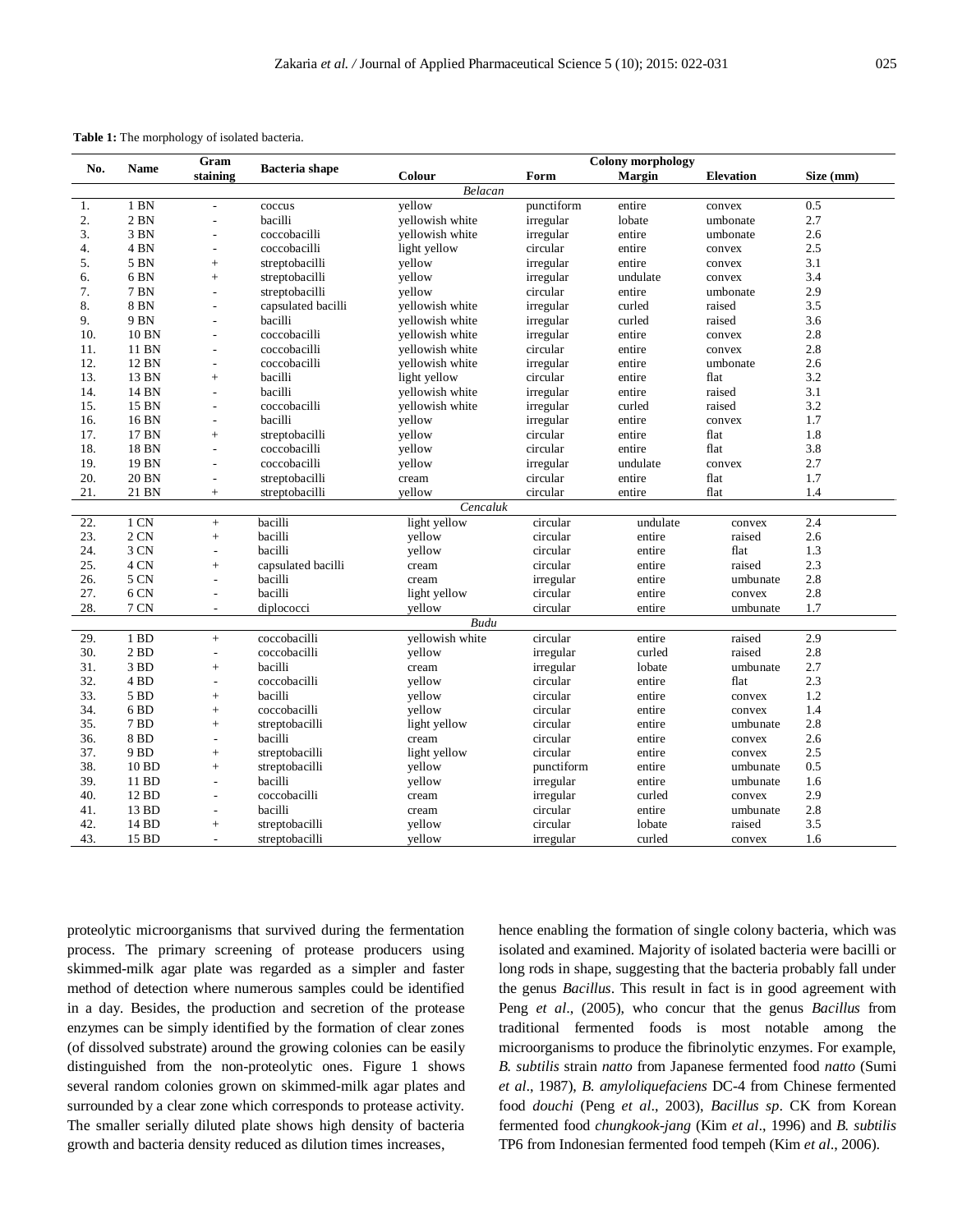|                |                  |                               |                           | <b>Fibrin plate (Qualitative)</b>   |                                       | <b>Fibrinolysis assay</b><br>(quantitative) | <b>Fibrinolysis action mode</b>                  |                                                 |                           |
|----------------|------------------|-------------------------------|---------------------------|-------------------------------------|---------------------------------------|---------------------------------------------|--------------------------------------------------|-------------------------------------------------|---------------------------|
| Bil            | <b>Name</b>      | Zone of<br>hydrolysis<br>(cm) | <b>Activity</b><br>(U/ml) | Protein<br>concentration<br>(mg/ml) | <b>Specific</b><br>activity<br>(U/mg) | <b>Specific activity</b><br>(U/mg)          | Plasminogen-<br>rich; Zone of<br>hydrolysis (cm) | Plasminogen-free;<br>Zone of<br>hydrolysis (cm) | $OD_{550} = 0.8$          |
| <b>Belacan</b> |                  |                               |                           |                                     |                                       |                                             |                                                  |                                                 |                           |
| $\mathbf{1}$   | 1BN              | 0.8                           | 0.611                     | 2.105                               | 0.290                                 | 0.301                                       | $\ast$                                           | $\ast$                                          | $F(3-4 hours)$            |
| $\overline{c}$ | 2BN              | 1.8                           | 3.468                     | 2.116                               | 1.639                                 | 1.565                                       | $\overline{a}$                                   | 1.4                                             | $S$ ( $>5$ hours)         |
| 3              | 3BN              | 1.2                           | 1.753                     | 2.094                               | 0.837                                 | 0.856                                       | $\ast$                                           | $\ast$                                          | $M$ ( $>4-5$              |
|                |                  |                               |                           |                                     |                                       |                                             |                                                  |                                                 | hours)                    |
| 4              | 4BN              | 1.5                           | 2.611                     | 2.100                               | 1.243                                 | 1.223                                       | $\frac{1}{2}$                                    | $\ast$                                          | F                         |
| 5              | 5BN              | 1.8                           | 3.468                     | 2.038                               | 1.702                                 | 1.743                                       | 2.9                                              | 2.4                                             | $\mathbf M$               |
| 6              | 6BN              | 1.4                           | 2.325                     | 2.048                               | 1.135                                 | 1.012                                       | $\frac{1}{2}$                                    | $\ast$                                          | ${\bf F}$                 |
| 7              | 7BN              | 1.2                           | 1.753                     | 2.083                               | 0.842                                 | 0.890                                       | $\ast$                                           | $\frac{1}{2}$                                   | ${\rm F}$                 |
| 8              | 8BN              | 1.4                           | 2.325                     | 2.123                               | 1.095                                 | 1.109                                       | $\frac{1}{2}$                                    | $\ast$                                          | ${\bf F}$                 |
| 9              | 9BN              | 1.2                           | 1.753                     | 2.122                               | 0.826                                 | 0.798                                       | $\ast$                                           | $\frac{1}{2}$                                   | M                         |
| 10             | 10BN             | 1.8                           | 3.468                     | 2.143                               | 1.718                                 | 1.699                                       |                                                  | 3.0                                             | ${\rm F}$                 |
| 11             | 11BN             | 1.8                           | 3.468                     | 2.012                               | 1.723                                 | 1.732                                       | $\overline{a}$                                   | 2.4                                             | $\mathbf M$               |
| 12             | 12BN             | 1.7                           | 3.182                     | 2.158                               | 1.475                                 | 1.357                                       | $\overline{\phantom{a}}$                         | 2.6                                             | ${\rm F}$                 |
| 13             | <b>13BN</b>      | 1.8                           | 3.468                     | 1.978                               | 1.753                                 | 1.762                                       | 3.0                                              | 3.0                                             | $\mathbf F$               |
| 14             | 14BN             | 1.7                           | 3.182                     | 2.131                               | 1.493                                 | 1.512                                       | $\overline{a}$                                   | 2.4                                             | M                         |
| 15             | 15BN             | 1.5                           | 2.611                     | 2.101                               | 1.243                                 | 1.112                                       | $\ast$                                           | $\ast$                                          | $\mathbf M$               |
| 16             | 16BN             | 0.7                           | 0.325                     | 1.933                               | 0.168                                 | 0.172                                       | $\ast$                                           | $\ast$                                          | ${\rm F}$                 |
| 17             | 17BN             | 1.3                           | 2.039                     | 2.077                               | 0.982                                 | 0.976                                       | $\ast$                                           | $\ast$                                          | $\mathbf S$               |
| 18             | 18BN             | 1.3                           | 2.039                     | 2.089                               | 0.976                                 | 0.954                                       | $\ast$                                           | $\frac{1}{2}$                                   | ${\bf F}$                 |
| 19             | 19BN             | 1.5                           | 2.611                     | 2.026                               | 1.289                                 | 1.221                                       | $\frac{1}{2}$                                    | $\frac{1}{2}$                                   | ${\rm F}$                 |
| 20             | 20BN             | 1.6                           | 2.896                     | 2.085                               | 1.389                                 | 1.442                                       | $\ast$                                           | $\frac{1}{2}$                                   | ${\rm F}$                 |
| 21             | 21B <sub>N</sub> | 1.7                           | 3.182                     | 2.122                               | 1.500                                 | 1.489                                       |                                                  | 0.7                                             | $\mathbf F$               |
| Cencaluk       |                  |                               |                           |                                     |                                       |                                             |                                                  |                                                 |                           |
| 22             | 1CN              | 1.7                           | 3.182                     | 2.085                               | 1.526                                 | 1.433                                       |                                                  | 1.4                                             | $_{\rm F}$                |
| 23             | 2CN              | 1.8                           | 3.468                     | 1.892                               | 1.832                                 | 1.798                                       | 2.3                                              | 2.6                                             | $\mathbf F$               |
| 24             | 3CN              | 1.6                           | 2.896                     | 2.020                               | 1.434                                 | 1.411                                       | $\overline{\phantom{0}}$                         | 2.2                                             | М                         |
| 25             | 4CN              | 1.4                           | 2.325                     | 2.084                               | 1.116                                 | 1.012                                       | $\ast$                                           | $\frac{1}{2}$                                   | $\mathbf M$               |
| 26             | 5CN              | 1.7                           | 3.182                     | 2.036                               | 1.563                                 | 1.423                                       |                                                  | 1.3                                             | М                         |
| 27             | 6CN              | 1.6                           | 2.896                     | 2.085                               | 1.389                                 | 1.372                                       | $\ast$                                           | $\ast$                                          | S                         |
| 28             | 7CN              | 1.7                           | 3.182                     | 2.074                               | 1.534                                 | 1.452                                       | $\overline{\phantom{a}}$                         | 2.5                                             | М                         |
| <b>Budu</b>    |                  |                               |                           |                                     |                                       |                                             |                                                  |                                                 |                           |
| 29             | 1BD              | 1.8                           | 3.468                     | 2.118                               | 1.643                                 | 1.523                                       | $\overline{\phantom{a}}$                         | 2.3                                             | М                         |
| 30             | 2BD              | 1.8                           | 3.468                     | 2.131                               | 1.627                                 | 1.592                                       | $\ast$                                           | $\ast$                                          | S                         |
| 31             | 3BD              | 1.8                           | 2.896                     | 2.063                               | 1.684                                 | 1.677                                       | 2.9                                              | 2.3                                             | $\boldsymbol{\mathrm{F}}$ |
| 32             | 4BD              | 1.2                           | 1.753                     | 2.118                               | 0.828                                 | 0.813                                       | $\ast$                                           | $\ast$                                          | $\mathbf M$               |
| 33             | 5BD              | 1.0                           | 1.182                     | 2.067                               | 0.572                                 | 0.577                                       | $\ast$                                           | $\ast$                                          | ${\rm F}$                 |
| 34             | 6BD              | 1.7                           | 3.182                     | 2.036                               | 1.563                                 | 1.571                                       | 2.3                                              | 2.0                                             | М                         |
| 35             | 7BD              | 1.6                           | 2.896                     | 2.053                               | 1.411                                 | 1.423                                       |                                                  | 2.5                                             | F                         |
| 36             | 8BD              | 1.6                           | 2.896                     | 2.185                               | 1.325                                 | 1.345                                       | $\ast$                                           | $\ast$                                          | $\boldsymbol{\mathrm{F}}$ |
| 37             | 9BD              | 1.7                           | 3.182                     | 1.993                               | 1.597                                 | 1.611                                       | 2.9                                              | 2.5                                             | F                         |
| 38             | 10BD             | 1.6                           | 2.896                     | 2.135                               | 1.356                                 | 1.366                                       | 2.7                                              | 1.4                                             | $\boldsymbol{\mathrm{F}}$ |
| 39             | 11BD             | 1.6                           | 2.896                     | 2.158                               | 1.357                                 | 1.292                                       | 2.7                                              | $2.5\,$                                         | M                         |
| 40             | 12BD             | 1.7                           | 3.182                     | 2.007                               | 1.585                                 | 1.576                                       |                                                  | 2.3                                             | F                         |
| 41             | 13BD             | 1.7                           | 3.182                     | 2.146                               | 1.483                                 | 1.467                                       |                                                  | 2.3                                             | M                         |
| 42             | 14BD             | 1.7                           | 3.182                     | 2.146                               | 1.483                                 | 1.399                                       |                                                  | $3.0\,$                                         | $\boldsymbol{\mathrm{F}}$ |
| 43             | 15BD             | 1.7                           | 3.182                     | 2.098                               | 1.517                                 | 1.521                                       | $\ast$                                           | $\frac{1}{2} \xi$                               | $\boldsymbol{\mathrm{F}}$ |

#### **Table 2:** Fibrinolytic enzyme activity of the isolates.

\* Not determined, - No activity

However, microbial fibrinolytic enzymes have also been reported from various other species such as *Pseudomonas* (Imshenetskii *et al*., 1991)*, Staphylococcus* (Berdzulishvili *et al*., 1973)*, Alteromonas* (Demina *et al*., 1990)*, Coryneform* bacteria (Egorov *et al*., 1982), *Penicilium* (Anreeva *et al*., 1972)*, Aspergillus* (Ushakova *et al*., 1974; Klocking *et al*., 1975)*, Fusarium* (Abdel-Fatah *et al*., 1993)*, Trichotecium* (Stepnova *et al*., 1976)*, Actinomyces* (Engorov *et al*., 1976)*, Streptomyces*  (Engorov *et al*., 1984) and *Escherichia coli* (Malke *et al*., 1984). Apart from that, Table 2 summarizes the bacterial growth profile for all 43 isolates. The table reveals that the growth was categorized into three groups based on the time taken for each isolated to reach the  $OD_{600}$  of 0.8 after incubation, under sufficient aeration at an agitation speed of 200 rpm, optimum temperature of 37°C and standard nutrients provided for their growth. The fastest (F) group only took about 3-4 hours to reach  $OD_{600}$  of 0.8 after the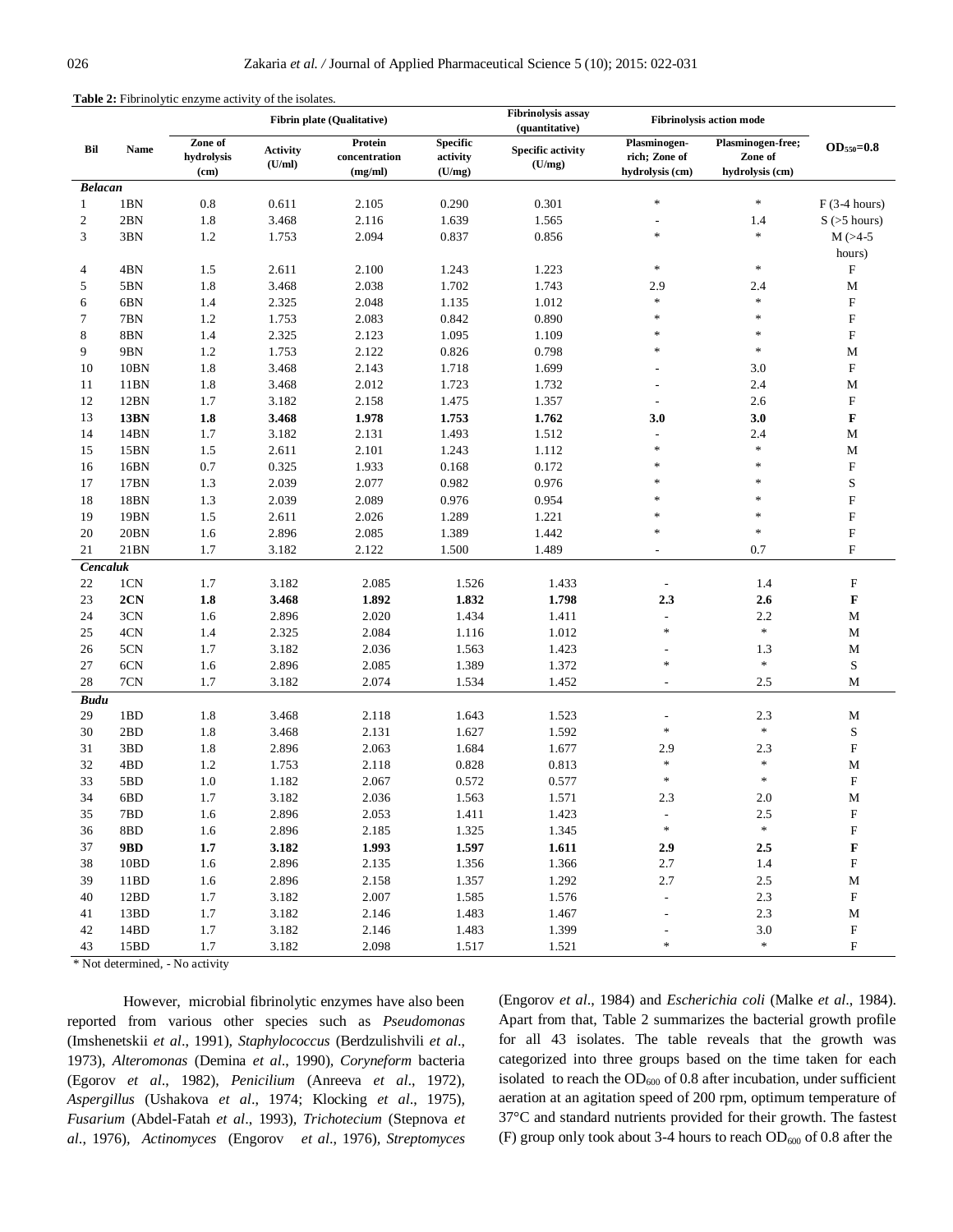

Fig. 1: Mix colonies on skimmed-milk agar with *Belacan* samples at several dilution factors; A:  $(10^{-1})$ , B:  $(10^{-2})$  and C:  $(10^{-3})$ . Colonies identified with zone of hydrolysis corresponding to protease activity (D).

inoculation. Some bacteria were classified into moderate (M) group which took more than 4 hours until 5 hours to reach the same OD reading. The rest were classified as slow (S) growers which took about 5-7 hours. Even though the provision of sufficient energy is important for the microorganisms to grow and replicate, but the duration for all the strains also varies considerably in length with thecondition of the particular microorganism and the nature of the medium (Shuler and Kargi, 2002).

# **PROTEIN CONCENTRATION AND ENZYME ACTIVITY OF THE ISOLATES**

Total protein assays have been used to analyze hundreds of industrial, agricultural, and biotechnology products. They are also basic for research purposes, especially for determining the specific activity of enzymes. Hence, the protein content for every extracellular enzyme was determined using the Lowry Assay using varying concentrations of BSA (0 - 0.50 mg  $mL^{-1}$ ) as standard. The values derived were calculated according to BSA protein standard curve plotted, where the equation was  $y = 2.0922x + 0.0576$  and  $R<sup>2</sup> = 0.9879$ . According to the calculated protein content, the concentration of the enzymes measured were between 1.892 to 2.185 mg mL<sup>-1</sup>as presented in Table 2. This shows that there is no significant variation in protein concentration among the samples obtained.

# **FIBRINOLYTIC ENZYME ASSAYS**

#### **Qualitative fibrinolytic activity in fibrin plate assay**

Fibrin plate assay was used to qualitatively investigate the ability of isolates to produce extracellular serine protease as

fibrinolytic enzyme. The assay was revealed by incubating the crude enzyme on fibrin plate at 37 °C. After 14 hours incubation, clear zone of hydrolysis around the well (as shown on the fibrin plate in Figure 2), corresponds to the fibrinolysis activity of the extracellular enzyme.



**Fig. 2:** Zone of hydrolysis on fibrin agar plate assay for extracellular protease from several isolates indicating the activity of fibrinolytic enzyme. Blue arrow represents the diameter measured for the formed fibrinolytic zone of hydrolysis and the well without a zone of hydrolysis represents negative control (LB medium) in this test.

The activity of the enzymes was calculated using the plasmin standard curve as comparison. From the standard curve, the equation was  $y = 0.35x$  0.0389 and  $R^2 = 0.9903$ . Table 2 summarizes the results for qualitative fibrin plate assay. Qualitatively, strain 2CN strain exhibited the strongest activity with a specific activity of  $1.832$  U mg<sup>-1</sup>, followed by 13BN and 11BN with 1.753 U mg specific activity and 1.723 U mg<sup>-1</sup>, respectively. This suggesting that these fibrinolytic enzyme shows high substrate specificity toward fibrin. Meanwhile, the lowest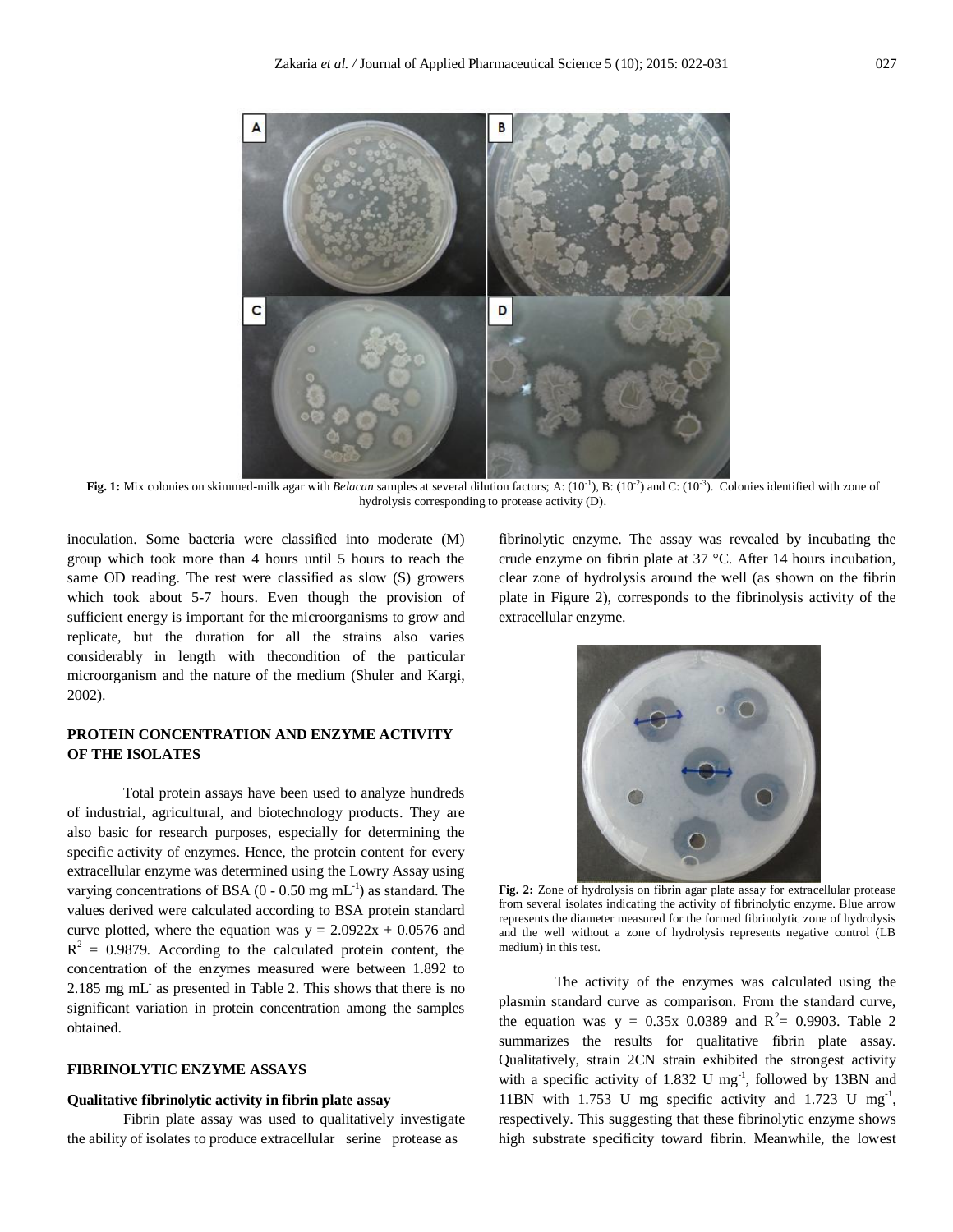activity was obtained from strain 16BN, giving specific activity of only 0.168 U mg<sup>-1</sup>. This value is almost 10 times lower than the activity of 2CN, 13BN and 11BN.

#### **Quantitative fibrinolytic enzyme assay**

In the quantitative fibrinolytic enzyme assay, the activity was measured based on amount of tyrosine released after the hydrolysis of fibrin clots by the extracellular enzyme of the isolates. The results obtained in Table 2 has suggesting that relatively, the specific activity for qualitative and quantitative assays are in agreement with each other. Yet, 2CN demonstrated the highest activity with  $1.789U$  mL<sup>-1</sup>, followed by 13BN with 1.762 U mL<sup>-1</sup> and 5BN with 1.743 U mL<sup>-1</sup>. On the other hand, the lowest activity was determined from  $16BN$  at only  $0.172$  U mL<sup>-1</sup>.

#### **Fibrinolytic Mode of Action**

Of 43 isolates, only 23 isolates with relatively exhibited large hydrolysiszone on fibrin plates and higher activity in quantitative enzyme assay were then selected for further investigation on plasminogen-free and plasminogen-rich plates, in order to study the fibrinolytic action mode of each species. This is because there are two types of fibrinolytic enzymes; one is plasmin-like protein such as nattokinase and lumbrokinase, which can directly degrade the fibrins of the blood clots (Peng *et al*., 2005) and another type is tissue-plasminogen activator (t-PA), which responsible to activate zymogen plasminogen into active plasmin which in turn degrades fibrin ( Mine *et al*., 2005). Commercial fibrinogen usually contains plasminogen which can be removed by heating at 80 °C (Peng *et al*., 2003) to form plasminogen-free plate. Meanwhile, plasminogen-rich plate consisted of 5 U plasminogen and without heat treatment.

The results summarized in Table 2 has clearly shows that these 23strains possess a distinctive mode of fibrinolytic action. In general, all these 23 strains were able to degrade the fibrins directly. However, only 8 strains (5BN, 13BN, 2CN, 3BD, 6BD, 9BD, 10BD and 11BD) gave positive reaction on both plasminogen-rich plate and plasminogen-free plate indicating two prong action of fibrin degradation. On average, the hydrolysis zone on plasminogen-rich plates were found larger than plasminogen-free plates (Figure 3). It could be hypothesised that fibrinolysis takes place better in the presence of plasminogen. Among all the colonies, strains 13BN shows the strongest fibrinolytic activity in both plasminogen-free and plasminogenrich plates, securing zones of hydrolysis of 3.0 cm for both plates. Similar mode of action could be observed in strains 5BN and 9BNwhereby the size of the zone of hydrolysis on plasminogenrich plates for both strains were 2.9 cm and on plasminogen-free plate were 2.4 cm and 2.5 cm. Conversely, 10BN and 14BD only have one fibrinolytic mode of action, although they possess very strong activity with the largest zone of hydrolysis at a diameter of3.0 cm.

Even though the strains in general demonstrated dissimilar mechanism of action, whether they possess only one or both action of mechanisms, the fibrinolytic enzymes are still valuable in reducing unwanted blood clot. But some scientific report construed that t-PA has greater benefit and attracted more considerable attention medically because of its participation in a wide variety of connective tissue matrix alterations (Kruithof *et al*., 1995). Recently, reports have shown that t-PA is upregulated by proinflammatory cytokines and black-pigmented *Bacteriodes* in human pulp cells *in vitro* (Huang *et al*., 2006). These findings imply that t-PA is one of the important proteolysis factors in the pathogenesis of pulpal inflammation (Huang *et al*., 2007). Besides, Tsai (2006), has discovered that t-PA was useful as a therapeutic mechanism as antidepressants. Evidence from animal and human clinical studies suggested that a disturbance in serotonergic activity and/or brain-derived neurotropic factor (BDNF) signaling may be implicated in the pathogenesis of major depressive disorder (MDD). According to Tsai, (2006), MDD is a common disabling psychiatric illness including schizophrenia, bipolar disorder, attention-deficit hyperactivity disorder and Alzheimer's disease. Briefly, the t-PA cascade is implicated in the cleavage of proBDNF to BDNF may act through the t-PA/plasminogen/BDNF pathway to achieve antidepressant effect. This explains the importance of strain 13BN as a dual-function enzyme which not only possesses the fibrinolytic activity but also has t-PA which has many medicinal and therapeutic functions.



**Fig. 3:** Zone of hydrolysis on plasminogen-free plate (**A**) and plasminogen-rich plate (**B**).

# **16S rRNA IDENTIFICATIONOF 13BN, 2CN AND 9BD**

Threeenzyme producer, 13BN, 2CN and 9BD strains (representing the best producer from each food sample) were finally chosen as the most promising and potential candidates as an alternative for current chemical anticoagulants. They were categorized as fast grower, gram-positive, rod shaped bacteria (Figure 4) and contained plasminogen activating, t-PA potential. Therefore, further molecular identification of 16S rRNA was accomplished by PCR amplification using a pair of bacterialspecific universal primers in order to determine the species of these bacteria. Then, the presence of 1.6 kb amplicon in Figure 5 verified the presence of amplified 16S rRNA PCR products for the 13BN, 2CN and 9BD strains. The BLAST analysis and alignment with various bacterial sequences in NCBI databases indicates that all three bacterial isolates belonged to the genus *Bacillus*. The top five hits for each 16S rRNA sequence of 13BN, 2CN and 9BD strains are shown in Table 3. The results showed that strain 13BN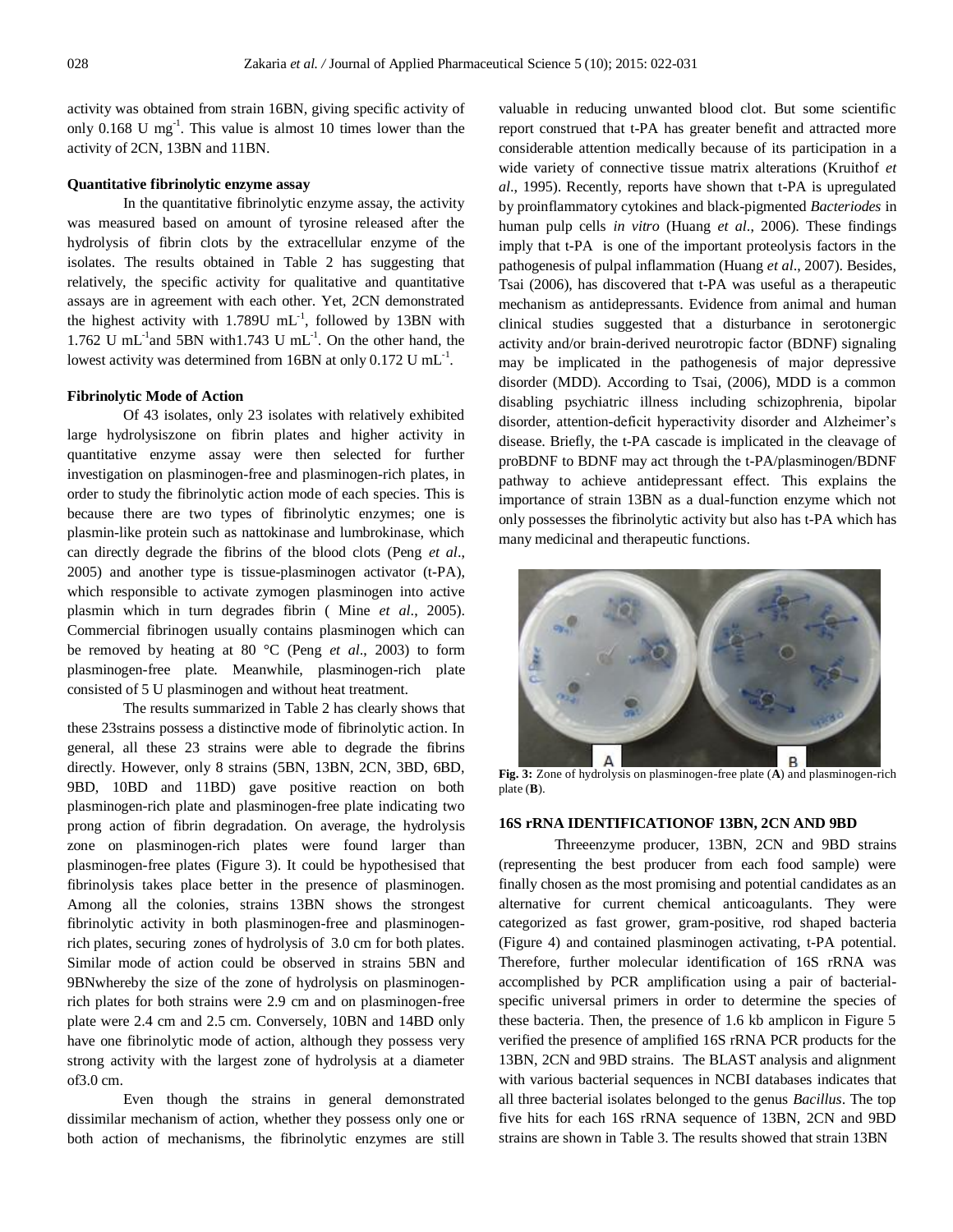| <b>Table 3:</b> Top five similarity searches hits using BLAST for r RNA sequences for 13BN, 2CN and 9BD. |
|----------------------------------------------------------------------------------------------------------|
|----------------------------------------------------------------------------------------------------------|

| <b>Sample</b> | Match                                                                          | Score | <b>E</b> Value | Identity | <b>Accession</b> |
|---------------|--------------------------------------------------------------------------------|-------|----------------|----------|------------------|
|               | Bacillus cereus 03BB108, complete genome                                       | 2768  | 0.0            | 99.9%    | CP009641.1       |
|               | Bacillus anthracis strain Sterne 16S ribosomal RNA gene, partial sequence      | 2768  | 0.0            | 99.9%    | KP942847.1       |
| Strain 13BN   | <i>Bacillus anthracis</i> strain A1144, complete genome                        | 2768  | 0.0            | 99.9%    | CP010852.1       |
|               | Bacillus cereus strain S2-8, complete genome                                   | 2768  | 0.0            | 99.9%    | CP009605.1       |
|               | Bacillus thuringiensis strain 97-27, complete genome                           | 2768  | 0.0            | 99.9%    | CP010088.1       |
|               | Bacillus subtilis strain TO-A JPC, complete genome                             | 2658  | 0.0            | 99.9%    | CP011882.1       |
|               | <i>Bacillus subtilis strain SANN3 16S ribosomal RNA gene, partial sequence</i> | 2658  | 0.0            | 99.9%    | KP975920.1       |
| Strain 2CN    | <i>Bacillus subtilis</i> strain UD1022, complete genome                        | 2658  | 0.0            | 99.9%    | CP011534.1       |
|               | <i>Bacillus</i> sp, LM 4-2, complete genome                                    | 2658  | 0.0            | 99.9%    | CP01101.1        |
|               | <i>Bacillus subtilis</i> HJ5, complete genome                                  | 2658  | 0.0            | 99.9%    | CP007173.1       |
|               | <i>Bacillus subtilis strain EBS05 16S ribosomal RNA gene, partial sequence</i> | 2680  | 0.0            | 99.9%    | FJ876834.1       |
|               | <i>Bacillussp</i> , E1R-j 16S ribosomal RNA gene, partial sequence             | 2680  | 0.0            | 99.9%    | EF502021.1       |
| Strain 9BD    | <i>Bacillus subtilis strain ZWO-2 16S ribosomal RNA gene, partial sequence</i> | 2678  | 0.0            | 99.9%    | HO650841.1       |
|               | <i>Bacillus subtilis strain HJ5</i> 16S ribosomal RNA gene, partial sequence   | 2678  | 0.0            | 99.9%    | GO249662.1       |
|               | Bacillus subtilis strain UD1022, complete genome                               | 2659  | 0.0            | 99.9%    | CP011534.1       |



**Fig. 5:** PCR amplified 16S rRNA gene fragment of ~ 1.6 kb size of DNA samples from 13BN, 2CN and 9BD strains. Lane M is 1 kb DNA Ladder (Promega).

was highly similar to over 50 strains of *B. cereus, B. anthracis* and *B. thurengiensis,* with 99% similarity. Basically, the species of *B. cereus, B. thuringiensis* and *B. anthracis* are genetically very close, as highlighted by Helgason *et al*., (2000), and shown by multilocus enzyme electrophoresis and gene sequence analysis. These members of the *B. cereus* group, demonstrating widely different phenotypes and pathological effects. For example, *B. anthracis* causes the acute fatal disease anthrax and is a potential biological weapon due to its high toxicity. Meanwhile, *B. thuringiensis* produces intracellular protein crystals toxic to a wide number of insect larvae and is the most commonly used biological pesticide worldwide. However, *B. cereus* is a probably ubiquitous soil bacterium and an opportunistic pathogen that is a common cause of food poisoning. Therefore, strain 13BN was designated

 $1.6$  kb

as *B. cereus* 13BN*.* On the other hand, both 2CN and 9BD gene sequences have 99% similarity with *B. subtilis* species. Interestingly, they do have 99% resemblance with each (data not shown) other even though they came from different food sources. Therefore, these two strains were designated as *B. subtilis* 2CN and *B. subtilis* 9BD.

#### **PHYLOGENETIC ANALYSIS**

For a more precise classification, a phylogenetic tree was constructed for13BN, 2CN and 9BD strains using their 16S rRNA sequences, together with several other well characterized and published *Bacillus* sp., obtained from the GenBank database. The sequences were first aligned using ClustalW programme before a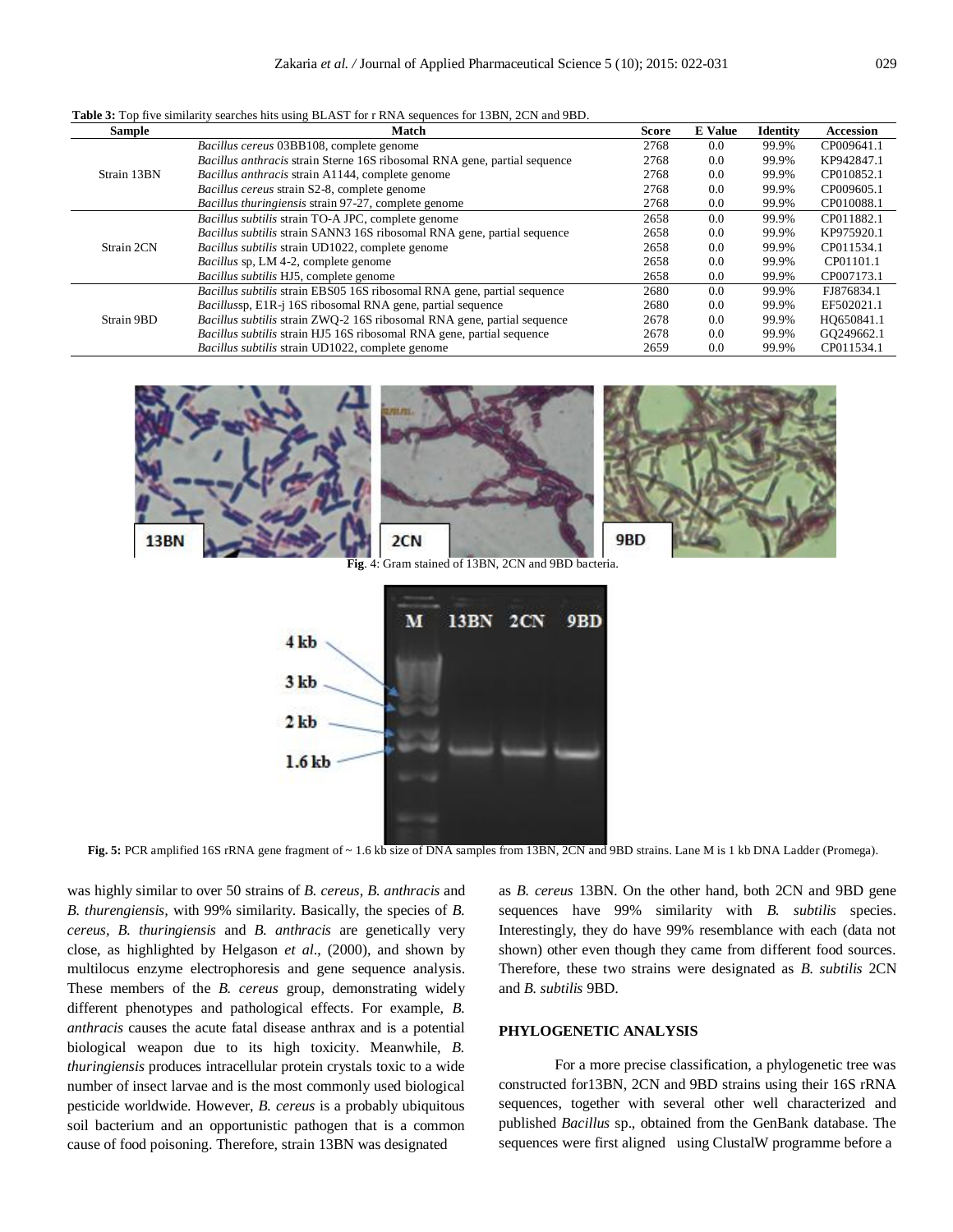

**Fig. 6:** Phylogenetic tree of the three isolates 13BN, 9BD and 2CN.

neighbor-joining phylogenetic tree was constructed using MEGA5 software. The resulting phylogenetic tree is shown in Figure 6.The tree was generated by neighbor-joining method with the bootstrap values (%) of 1000 replicates. The scale bar represents 0.01 nucleotide substitutions per position. 15 out of 17 strains were divided into 5major subgroups, meanwhile, the rest is remain ungrouped indicating poor DNA-DNA relatedness with each other. As predicted earlier, the constructed phylogenetic tree confirmed that strains 13BN belongs to *B. cereus* species and strains 2CN and 9BD belong to the *B. subtilis* species.

# **CONCLUSIONS**

It can be concluded that Malaysian traditional fermented seafood products are indeed a rich source of microbial biodiversity holding within them immense novelty and are potential sources of new isolates in the production of life saving natural thrombolytic agents. Three best bacteria strains initially designated 13BN, 2CN and 9BDwere successfully isolated from *Belacan, Cencaluk* and *Budu*. They have relatively high activity of fibrinolytic enzyme, as well as the unique possession of a two prong mode of fibrinolysis. They were categorized as fast grower, gram-positive and rod shaped bacteria. From the homology search and phylogenetic analysis, 13BN was designated *B. cereus* 13BN. Meanwhile, strains 2CN and 9BD were designated as *B. subtilis* 2CN and *B. subtilis* 9BD, respectively. Therefore, these novel *B. cereus* 13BN, *B. subtilis* 2CN and *B. subtilis* 9BD can be regarded as having a great potential as a fibrinolytic enzyme producer since the enzyme produced were also able to act as tPA, which is more practical and effective for clinical use. This dual performance

provides better fibrinolytic action *in vivo* with the future objective of developing cheaper alternative natural agent directed towards thrombolytic therapy besides the commercially available nattokinase and streptokinase.

#### **ACKNOWLEDGEMENTS**

The authors acknowledge the Ministry of Higher Education (MOHE) for financial support and the Faculty of Biosciences and Medical Engineering, Universiti Teknologi Malaysia for facility supports.

# **REFERENCES**

Abdel-Fattah AF, Ismail AS, Saleh SA. Purification andproperties of two fibrinolytic enzymes from *Fusarium oxysporum* N.R.C.1. Zentralbl Mikrobiol, 1993; 148: 123-8.

Andreeva NA, Ushakova VI, Egorov NS. Study of proteolytic enzymes of various strains of *Penicillium lilacinum*in relation to their fibrinolytic activity. Mikrobiologiia, 1972; 4:417-22.

Astrup T, Müllertz S. The fibrin plate method for estimating fibrinolytic activity. Arch. Biochem. Biophys, 1952; 40, 346-351.

Berdzulishvili EM, Afanas'eva TI, Alergant AP. Fibrinolytic activity of pathogenic *Staphylococci* of different origins. Lab Delo, 1973;6: 332-4.

Chitte, R.R. 2013. Proteases in Health and Disease. Springer, New York.

Demina NS, Veslopolova EF, Gaenko GP. The marine bacterium *Alteromonas piscicida*-a producer of enzymes with thrombolytic action. lzv Akad Nauk SSSR Biol, 1990; 3: 415-419.

Egorov NS, Kochetov GA, Khaidarova NV. Isolation and properties of the fibrinolytic enzyme from the Actinomyces thermovulgaris cultural broth. Mikrobiologiia, 1976; 45:455-9.

Egorov NS, Landau NS, Milovanova II. Fibrinolytic activity in mono- and mixed cultures of coryneform bacteria. Nauchnye Doki Vyss Shkoly Biol Nauki, 1982; 10: 86-90.